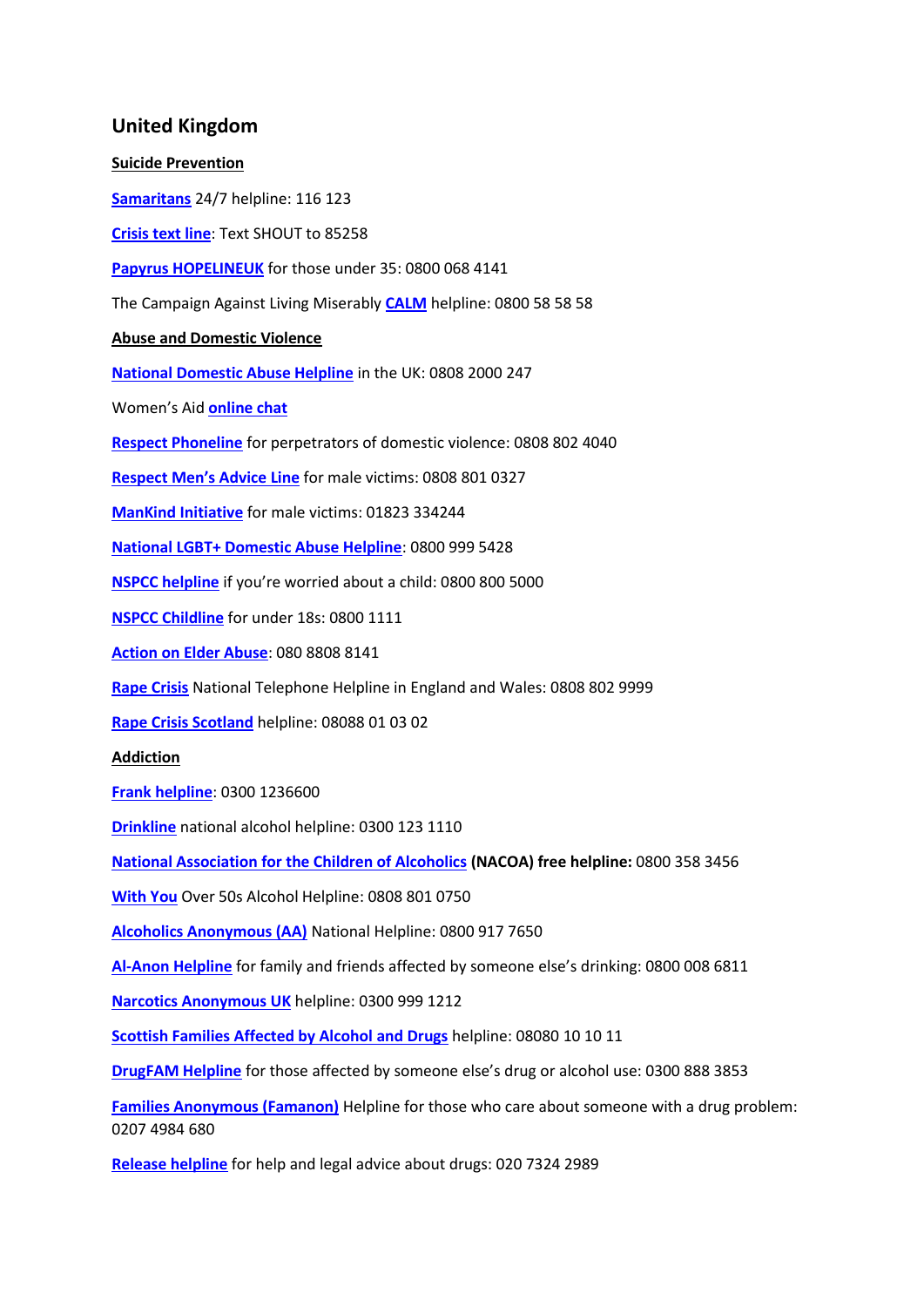**[Dan 24/7](https://dan247.org.uk/)** drug and alcohol helpline for Wales: 0808 808 2234 **[NHS Smokefree](https://www.nhs.uk/better-health/quit-smoking/find-your-local-stop-smoking-service/)** helpline for stop smoking services in England: 0300 123 1044 **[Smokeline](https://www.nhsinform.scot/healthy-living/stopping-smoking/help-to-stop/local-help)** for stop smoking services in Scotland: 0800 84 84 84 **[Help Me Quit](https://www.helpmequit.wales/)** helpline for stop smoking services in Wales: 0800 085 2219 **[Gamcare National Gambling Helpline](https://www.gamcare.org.uk/get-support/talk-to-us-now/)**: 0808 8020 133 **Bullying/Teens [National Bullying Helpline](https://www.nationalbullyinghelpline.co.uk/)**: 0300 323 0169 **[Kidscape](http://www.kidscape.org.uk/)** Parent's Helpline: 020 7823 5430 **[Bullying UK](https://www.bullying.co.uk/)** helpline: 0808 800 2222 **[NSPCC Childline](https://www.nspcc.org.uk/)** for under 18s: 0800 1111 **[Bully Busters](https://www.bullybusters.org.uk/)** Helpline: 0800 169 6928 **[The Mix](https://www.themix.org.uk/)** support for under 25s: 0808 808 4994 **[LGBT+ Hate Crime Helpline:](https://galop.org.uk/)** 020 7704 2040 **Eating Disorders [Beat Eating Disorders](https://www.beateatingdisorders.org.uk/get-information-and-support/get-help-for-myself/i-need-support-now/helplines/)** Helpline: 0808 801 0677, Youthline: 0808 801 0711, Studentline: 0808 801 0811 **[National Centre for Eating Disorders](https://eating-disorders.org.uk/)** support line: 0845 838 2040 **Grief and Loss [Cruse Bereavement Care](https://www.cruse.org.uk/get-help/helpline)** Helpline: 0808 808 1677 **[Survivors of Bereavement by Suicide](https://uksobs.org/)** National Helpline: 0300 111 5065 **[The Compassionate Friends](https://www.tcf.org.uk/)** helpline for bereaved parents: 0345 123 2304 **LGBTQ+ [MindLine Trans+](https://bristolmind.org.uk/help-and-support/mindline-transplus/)** national helpline: 0300 330 5468 **[LGBT+ Hate Crime Helpline](https://galop.org.uk/)**: 020 7704 2040 **[National LGBT+ Domestic Abuse Helpline:](https://galop.org.uk/)** 0800 999 5428 **[LGBT Helpline Scotland:](https://www.lgbthealth.org.uk/services-support/lgbt-helpline-scotland/helplines-and-lgbt-listings/)** 0300 123 2523 **[LGBT Foundation](http://www.lgbt.foundation/howwecanhelp)** advice, support, and information line: 0345 3 30 30 30 **[Switchboard LGBT+](https://switchboard.lgbt/)** helpline: 0300 330 0630 **[New Family Social](https://newfamilysocial.org.uk/nfs-contact-us)** Helpline for LGBT adopters and foster parents: 020 3880 2683 **Mental Health [Mind](https://www.mind.org.uk/information-support/helplines/)** Infoline: 0300 123 3393